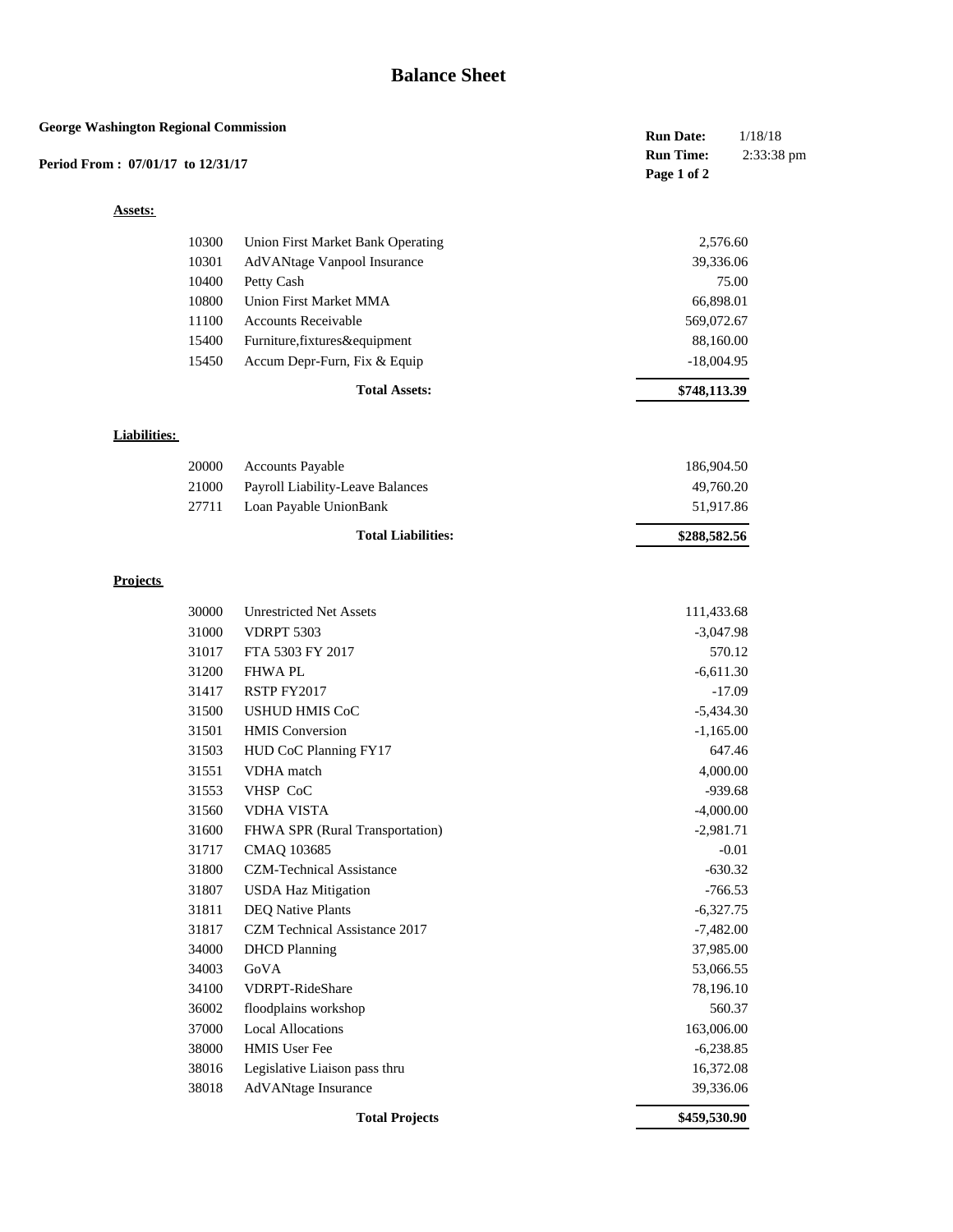## **Balance Sheet**

| <b>George Washington Regional Commission</b><br>Period From: 07/01/17 to 12/31/17 |                                                             |                          | <b>Run Date:</b><br><b>Run Time:</b><br>Page 2 of 2 | 1/18/18<br>2:33:38 pm |
|-----------------------------------------------------------------------------------|-------------------------------------------------------------|--------------------------|-----------------------------------------------------|-----------------------|
|                                                                                   | Net Difference to be Reconciled                             |                          |                                                     | $$-0.07$              |
|                                                                                   | <b>Total Adjustment</b>                                     |                          |                                                     | $$-0.07$              |
|                                                                                   | <b>Unreconciled Balance</b>                                 |                          |                                                     | \$0.00                |
| <b>Reconciling Items </b>                                                         |                                                             |                          |                                                     |                       |
| (1)                                                                               | Paid Salaries are<br>Timesheets show<br>Difference          | 411,381.01<br>411,381.02 | 0.01                                                |                       |
| (2)                                                                               | Leave accrued this year                                     | $-0.05$                  |                                                     |                       |
| (3)                                                                               | Fringe Pool is<br>Fringe allocated<br>Difference            | 133,893.04<br>133,893.01 | $-0.03$                                             |                       |
| (4)                                                                               | Indirect Pool is<br><b>Indirect Allocated</b><br>Difference | 229,017.81<br>229,017.81 | $0.00\,$                                            |                       |
|                                                                                   |                                                             |                          |                                                     |                       |

| Total adjustments | $$-0.07$ |  |
|-------------------|----------|--|
|                   |          |  |